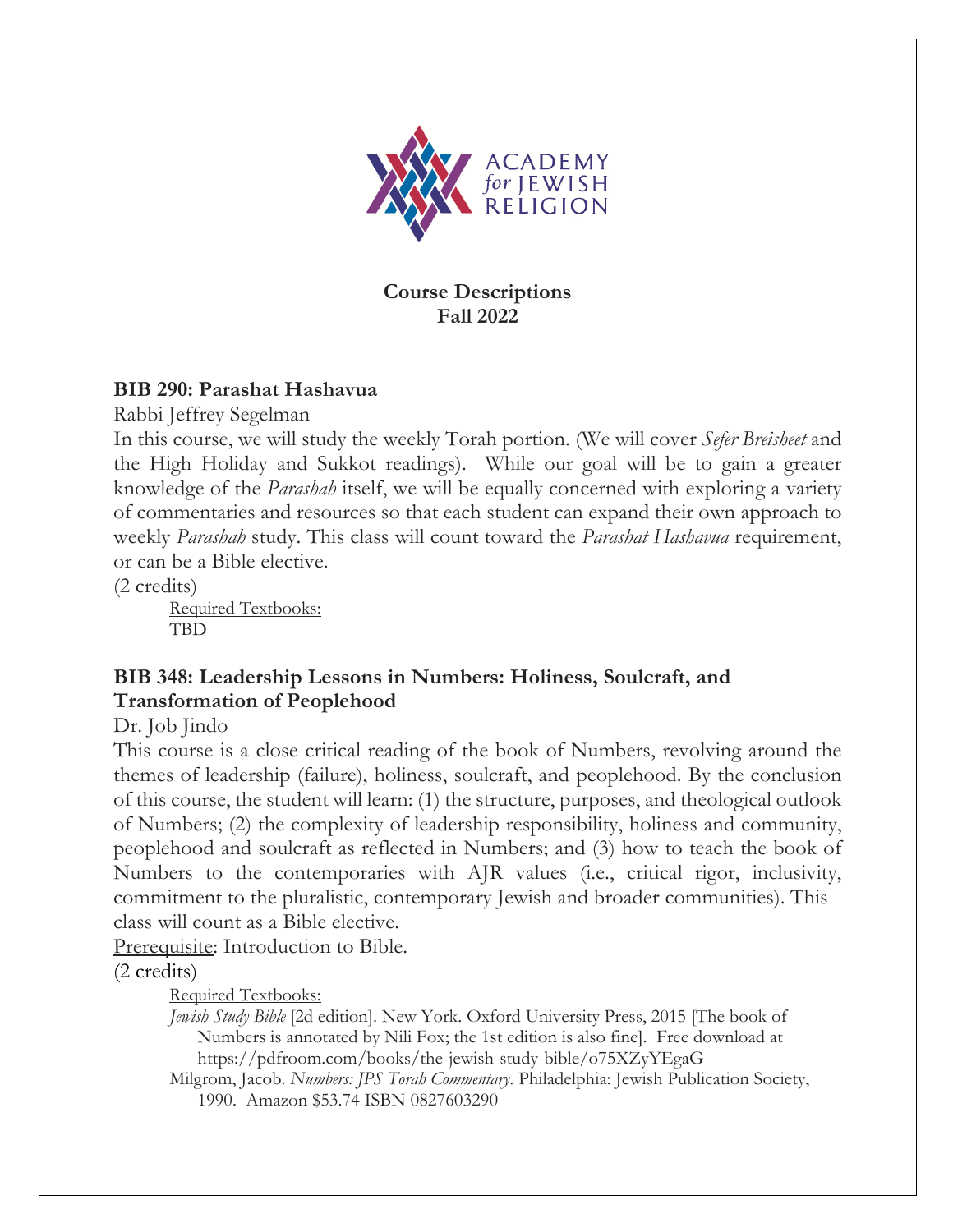### **CAN 201: Music History**

Dr. Samuel Torjman-Thomas

The purpose of this course is to explore Jewish music as an expression of diaspora identity. To understand Jewish musical expressions, this course examines Jewish culture and identity as inherently diasporic. This course analyzes different types of Jewish musical expressions, including liturgical, para-liturgical, and non-liturgical spheres of musical production. This course fulfills the Music History requirement.

(2 credits)

Required Textbooks:

Regev, Motti & Edwin Seroussi. 2004. *Popular Music and National Culture in Israel*. Univ. California Press. Amazon \$12.62 ISBN 0520236548

Shelemay, Kay Kaufman. 1998. *Let Jasmine Rain Down*. Univ. Chicago Press. Amazon \$49.00 ISBN 0226752119

#### **CAN 386: Character, Conflict and Community Leadership: Peace Studies II** Rabbi David Markus

"It's alright for a shul to be a business – so long as you know what business you're really in." This cute aphorism begs a serious question: what's the real business of Jewish spiritual professionals? How can we wisely leverage character traits (flaws), moral leadership (failures), and peacemaking (conflicts) to nourish vibrant Jewish institutions? Blending traditional texts, socio-political literature and real-life case studies, this course will explore spiritual models of authority and legitimacy, *middot* (character traits) in spiritual leadership, Jewish pastoral and psycho-spiritual dynamics of conflict, and change agency in spiritual systems. Students will expand their community governance toolkits while accelerating their personal formation as spiritual leaders. This course counts as one of the Peace Studies requirements for cantorial students, or can fulfill a spirituality elective.

(2 credits)

Required Textbooks:

- Brown, E., *Inspired Jewish Leadership: Practical Approaches to Building Strong Communities*. Jewish Lights (2008). Amazon \$13.37 ISBN 1683361299 (print), Amazon \$11.49 ISBN 1580233613 (digital).
- Firestone, *Wounds into Wisdom: Healing Intergenerational Jewish Trauma*. Albion (2019). Amazon \$20.45 ISBN 1948626026 (print), Amazon \$11.49 ASIN B07JLCW256 (digital).
- Morinis, Alan, *Everyday Holiness: The Jewish Spiritual Path of Mussar*. Shambhala (2007). Amazon \$19.89 ISBN 1590303689 (print), Amazon \$17.99 ASIN B0052UG7F0 (digital).

Steinke, Paul L., *Congregational Leadership in Anxious Times: Being Calm and Courageous No Matter What*. Rowman & Littlefield / Alban Institute (2006). Amazon \$24.30 ISBN 1566993289 (print), Amazon \$23.50 ASIN B00JNLQWX6 (digital).

Slobin, Mark. 1996. *Tenement Songs: The Popular Music of the Jewish Immigrants*. Univ. Illinois Press. Amazon \$49.00 ISBN 0252008936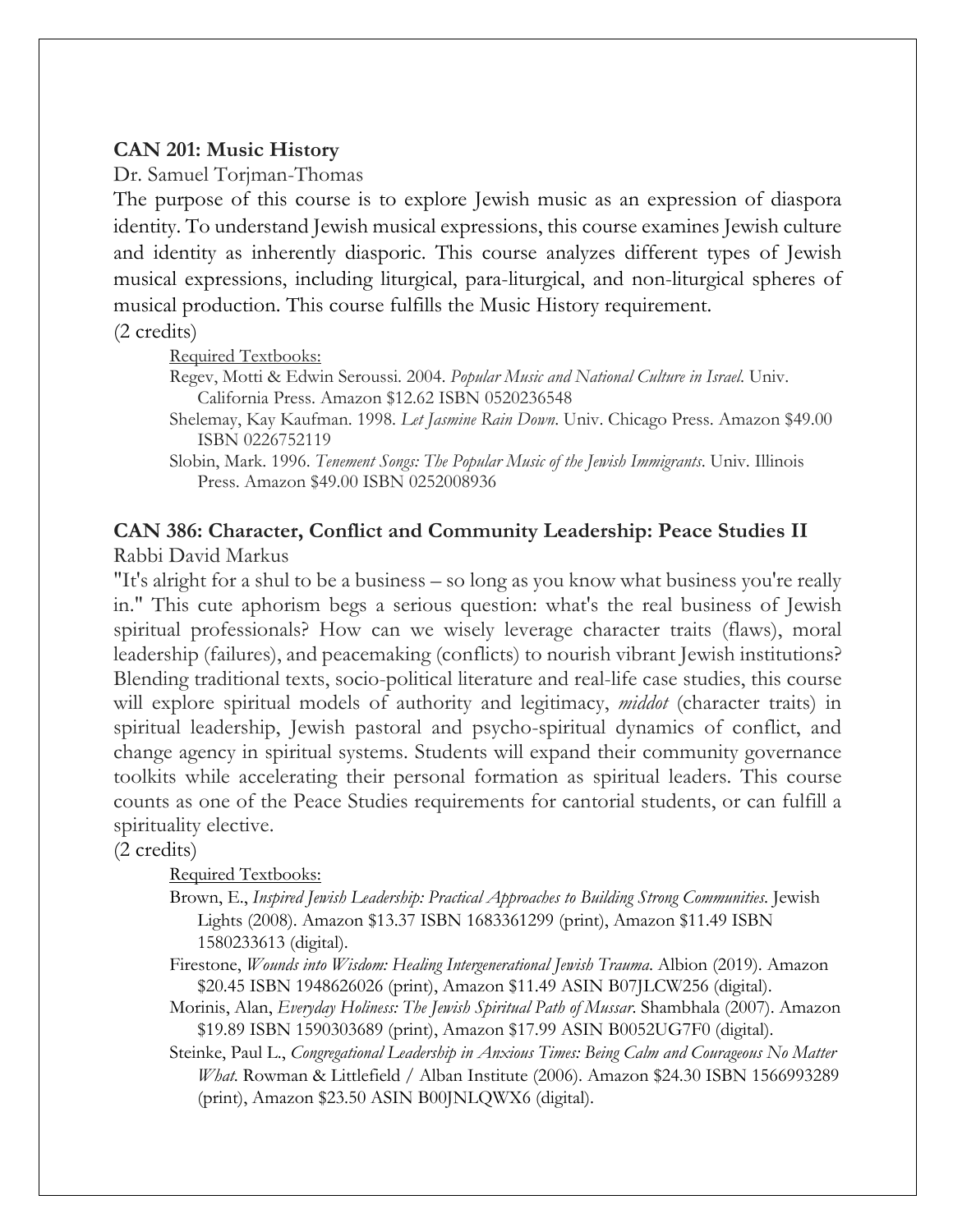Teutsch, *Spiritual Community: Power to Restore Hope, Commitment and Joy*. Jewish Lights (2005). Amazon \$9.99 ISBN 1580232708 (print), Amazon \$9.49 ISBN 1580232701 (digital).

Zevit, *Offerings of the Heart: Money and Values in Faith Communities*. Rowman & Littlefield / Alban Institute (2005). Amazon \$23.40 ISBN 1566992818 (print), Amazon \$22.23 ISBN 1566996948 (digital).

### **CAN 425: Advanced Nusah – Shabbat I**

Cantor Sol Zim & Cantor Lisa Klinger-Kantor

This course gives an in depth and extensive study of the vast liturgy of the *Kabbalat Shabbat* service. Students will master, lead, and develop a deep understanding of the nusah and special motifs in the opening *Kabbalat Shabbat* service. Students will learn, in depth, the many *nushaot*, motifs, and participatory melodies of the *l'khah dodi* section and will master and attain a deeper understanding of the *Ma'ariv l'Shabbat* service by learning & demonstrating strong competence in the *nusah* & special motifs so as to lead a service.

(4 credits)

Required Textbooks:

- Zim, Sol, *Musical Siddur Shabbat, A Sol Zim Anthology (2002)* Cantor's Assembly \$49.95 ASIN B071VCLZ5G
- Cahan, Leonard S., *Siddur Sim Shalom (for Shabbat & Festivals)* old or new versions Amazon \$37.90 ISBN 0916219135
- Stern, Chaim, *Gates of Prayer for Shabbat and Weekdays* (Hebrew): Gender-Inclusive Edition-Hebrew opening Amazon \$9.95 ASIN B014BH4QH0

Stern, Chaim, *Gates of Prayer: Shaarei Tefila: The New Union Prayerbook for Weekdays, Sabbaths and Festivals-Hebrew* (English and Hebrew Edition) Amazon \$34.99 ISBN 0916694011

### **HAL 402: Intro Codes II**

Rabbi Dr. Jeffrey Hoffman

Continuation of Introduction to Codes I taught in the summer. Open to those who took that course or the equivalent. Students will continue to develop proficiency in Rambam's *Mishneh Torah*. The emphasis will be on deciphering the vocabulary, grammar, syntax, and basic idiom of Halakhic literature. Attention will also be paid to halakhic concepts and to historical context including Rambam's overall goals and the shorter-term and longer-term reception of the Mishneh Torah. Prerequisite: Intro Codes I.

(2 credits)

Required Textbooks: TBD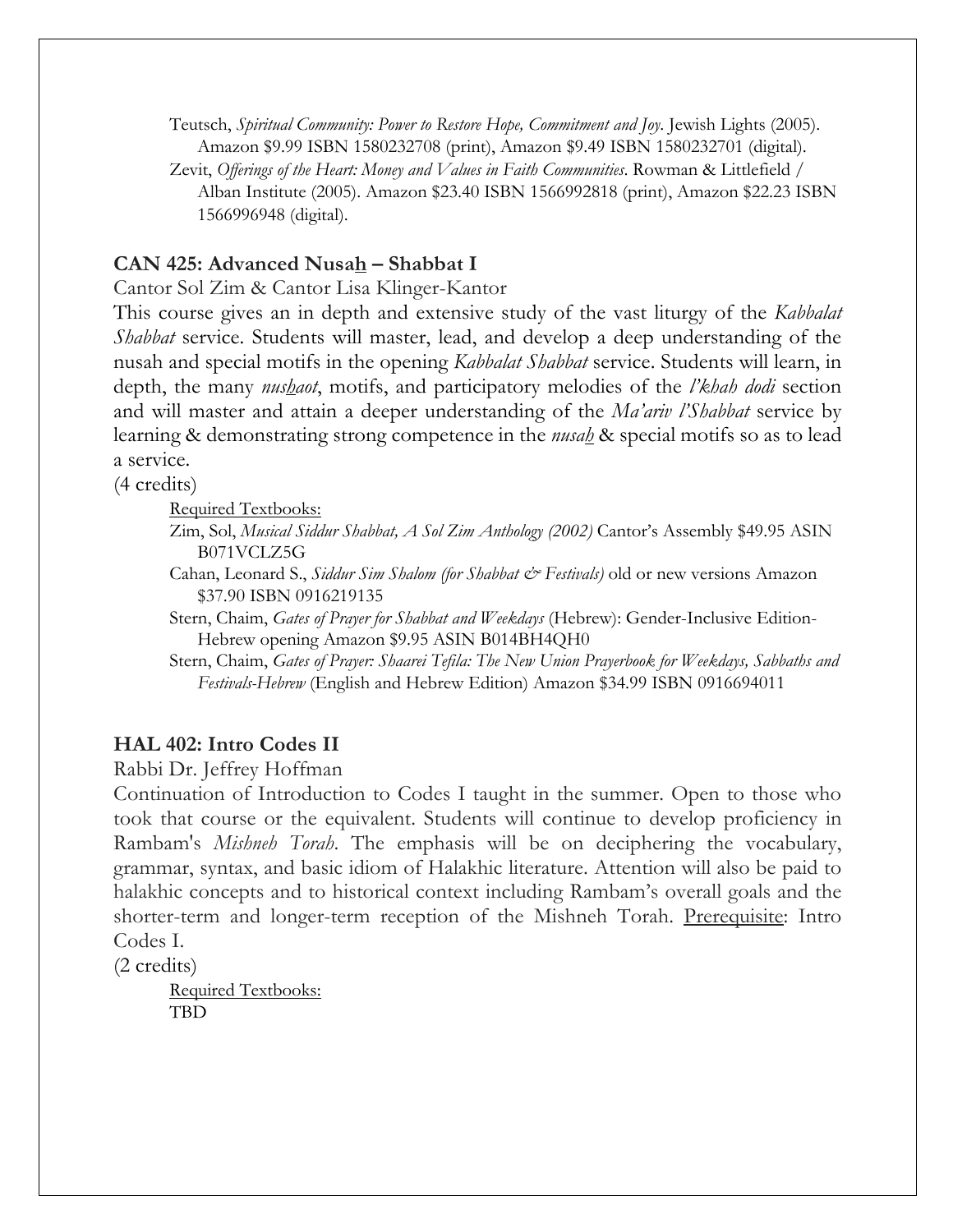### **HEB 320: Biblical Hebrew**

Rabbi Peg Kershenbaum

Introduction to Biblical Hebrew: examination of and exercise in the grammar, syntax and vocabulary of Biblical Hebrew, for the development of competence in understanding and translating the classical Biblical texts (with some attention to major differences between BH, Rabbinic and Modern Hebrew). Objectives: by the end of this course, you will be able to identify all parts of speech, including all the major *binyanim* in all their forms as they occur in prose passages of the Tanakh. You will be able to use BDB efficiently and accurately to find unfamiliar vocabulary by applying information learned about the forms and structures of different parts of speech. You will learn to use a biblical concordance and Sefaria.com to produce a word study. You will be able to translate connected biblical prose passages accurately with the help of BDB and give analyses of specified words and constructions. You will be able to use major conjunctive and disjunctive cantillation signs to aid in correct phrasing of syntactic units of the texts examined. And, if all goes according to plan, you'll even enjoy the process! Prerequisite: Students in this course must be at the level of Hebrew IA or above.

(2 credits)

Required Textbooks:

Brown, Francis, *et al* ("BDB"), *A Hebrew and English Lexicon of the Old Testament* (London: Oxford, 1966) Amazon \$22.95 ISBN 1362854883

Cowley, A.E., Gesenius' Hebrew Grammar ed. E. Kautzsch (Oxford: Oxford, 1980) Amazon \$20.49 ISBN 0486443442

# **HEB 350: Hebrew IIA**

Yifat Avner

This course will cover lessons 10-13 of *Hebrew From Scratch Part II* **תירבע ןמ הלחתהה ב '***.* The students will continue to work on developing communications skills in Modern Hebrew. They will be introduced to new grammatical patterns and new vocabulary and continue to improve their writing, reading and conversational skills. Prerequisite: Hebrew IB or equivalent.

(4 credits)

Required Textbooks: *Hebrew From Scratch Textbook Part II* (English and Hebrew Edition) 2001 Edition. Amazon \$80.93 ISBN 9653501270

# **HEB 351: Hebrew IIB**

Ilana Davidov

In the beginning of this course students will complete the last four lessons of the second volume of *Hebrew from Scratch* ( **תירבע ןמ הלחתהה ב**( **'**. It will include an intensive review of the verb system in the active םיניינב and their gerunds, and a brief introduction to the passive בניינים, להופעל, לפועל), real and unreal condition, comparative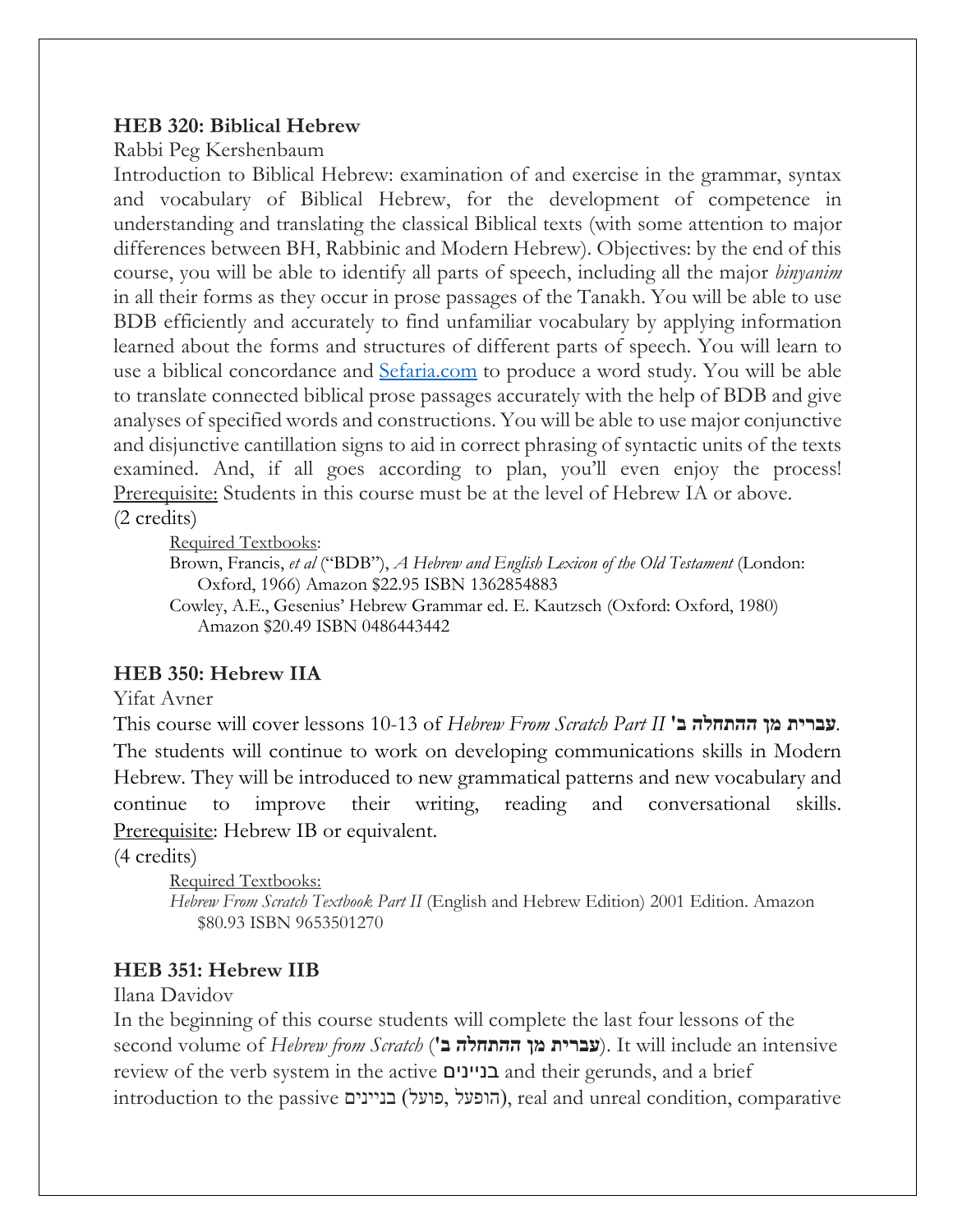and superlative sentences. Depending on the class progress, student may work towards the end of the trimester with a more advanced material.

Prerequisite: Hebrew IIA or the equivalent.

#### (4 credits)

Required Textbooks: *Hebrew From Scratch Textbook Part II* (English and Hebrew Edition) 2001 Edition. Amazon \$80.93 ISBN 9653501270

### **HEB 401: Hebrew IIIB**

#### Ilana Davidov

The focus of this course will be on reading comprehension of adapted informative and narrative texts in Modern Hebrew as well as listening comprehension and speaking. Written, oral and aural assignments will enhance communicative and comprehension skills while improving absorption and integration of vocabulary and grammar. This course will also include a review of the verb system. The listening assignments will include videos, which depict religious and secular life in Israel.

Prerequisite: Hebrew IIIA or the equivalent.

(4 credits)

Required Textbooks:

Cohen, Mazal, *Agada Shel Safa: Hebrew for Intermediate Level* (Academon, 1992). Academon \$30.00 Catalog Number: 45-810182

# **HIS 401: Great Ideas and Debates II**

### **TBD**

The second part of this two-trimester course will examine the new ideas and the great debates that affected Jewish belief, culture and society from the Early Middle Ages up through Early Modern Times. This trimester will focus on the new ideas, perspectives, innovations, and debates of the Babylonian Jewish community under Islamic rule, followed by the growth of the Spanish Jewish community and the exciting developments created in that context. The development of the Ashkenazi Jewish community, as well as its unique understanding of Torah, will be explored, along with the influences and cultural exchange between Judaism and the Medieval Christian World, leading into the period of European Enlightenment and the Early Modern World. Great Ideas and Debates of Jewish History II may be taken before Great Ideas and Debates of Jewish History I.

(2 credits)

Required Textbooks: TBD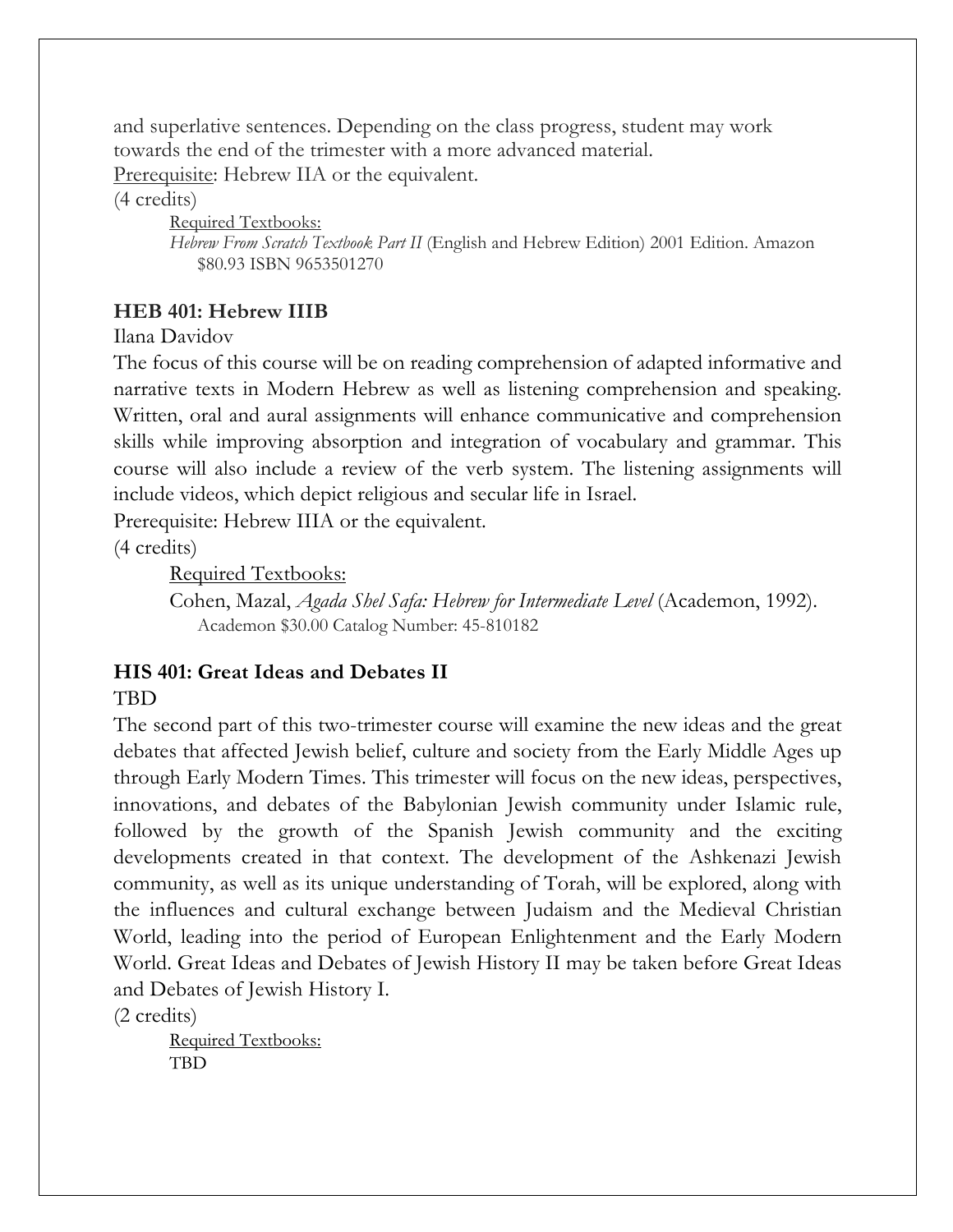# **LIT 620: Yammim Noraim Liturgy**

Rabbi Cantor Sam Levine

The liturgy of the High Holy Days is rich, dense, and complex. This course will examine the structure of High Holy Day services, looking at the statutory prayers (*matbe'ah haTefillah*), the piyyutic material that adorns the liturgy, and additional components of the service. We will study the historical, literary, and theological meaning of the prayers, and attempt to place them in a contemporary context. Students will learn to unpack the liturgy with an eye to pluralistic communities and to bring deep theological meaning to congregants for whom the High Holy Days may be their primary contact with the prayer-book.

Prerequisite: Introduction to Liturgy.

(2 credits)

Required Textbooks: TBD

# **MEC 140: Mechina I**

Michal Nachmany

In this intensive class we start to develop an understanding of how the Hebrew language works. We will discuss the idea of roots, nouns, verbs as well as the agreement between them. My method is holistic and integrative. Students will develop an understanding of concepts and principals of the language. We will learn how to read without vowels, and start to gain fluency in reading, writing and speaking.

(No Credit)

Required Textbooks: *Hebrew From Scratch Textbook Part I* (English and Hebrew Edition) 2019 Edition. Amazon \$64.42 ISBN 965350112

# **PHI 480: Pluralism**

Rabbi Dr. Len Levin

What is the significance or value of a pluralistic commitment? Is it basically a practical orientation, a relativistic stance, or does it entail acceptance of certain more fundamental affirmations? In this course we will examine some of the various conceptions of pluralism that have been argued "for and against" by social and religious thinkers. Readings will include traditional Judaic texts as well as contemporary writings, especially from within the Jewish community. In addition to grappling with the theory "promising or problematic" of pluralism, we will also give some attention to issues involved in making pluralism work.

(2 credits)

Required Textbooks: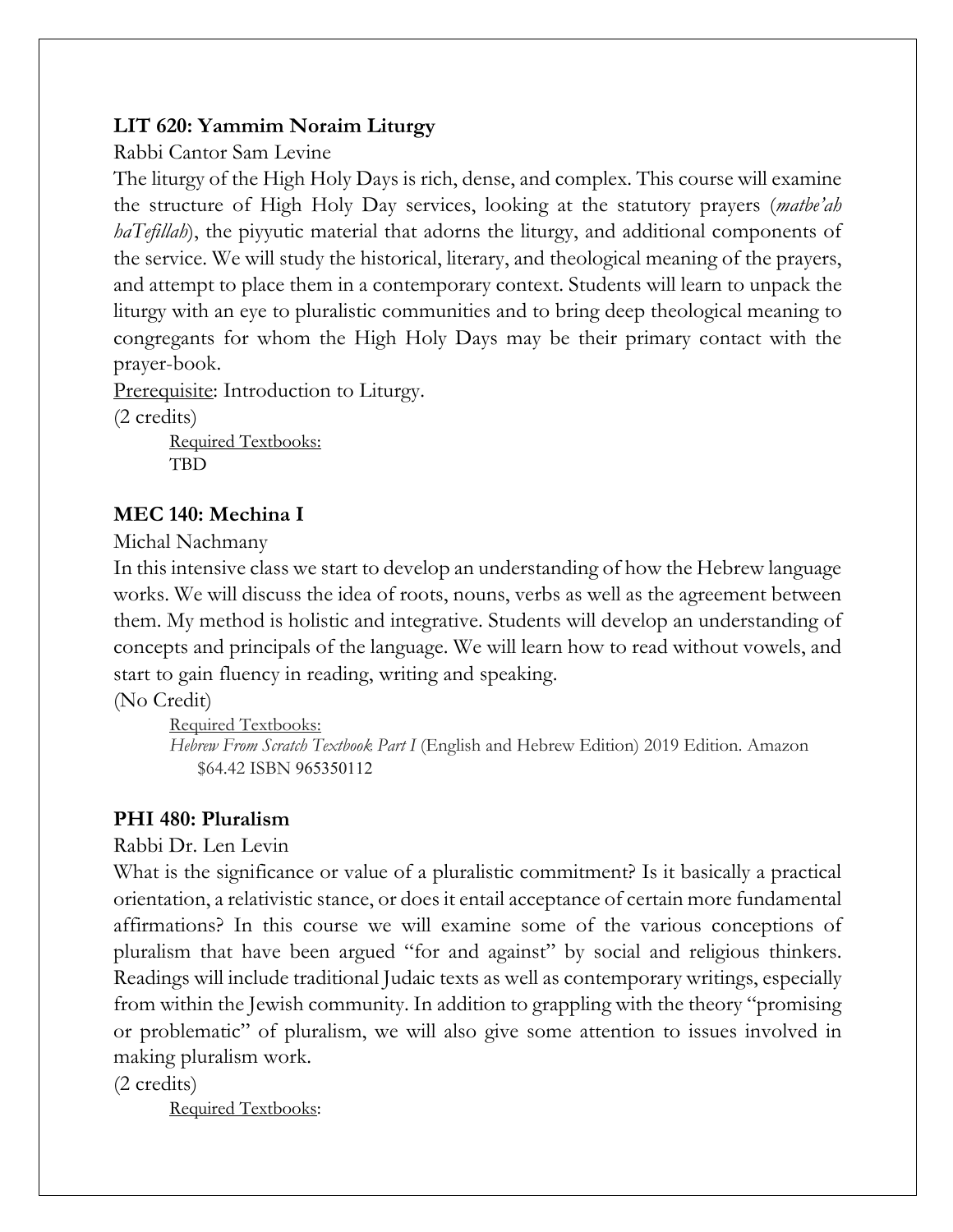Leonard Levin, ed.: *Studies in Judaism and Pluralism* (Ben Yehuda Press,

http://benyehudapress.com/books/studies-judaism-pluralism/), \$50, ISBN 1934730610 Moshe Halbertal: *People of the Book* (Harvard), Amazon \$38.50 ISBN 0674661125 Donniel Hartman: *The Boundaries of Judaism* (Continuum), Amazon \$47.45 ISBN 0826496644 Avi Sagi: *The Open Canon* (Continuum), Amazon \$50 ISBN 0826496709

# **PRO 001: Core Concepts I**

### Dr. Ora Horn Prouser

This is a multi-year sequence of seminars. The seminars cover some of the fundamental values, concepts and vocabulary of Jewish tradition. Students are expected to first gain a basic acquaintance with these terms and to then delve more deeply into them so as to appreciate their range of significance. The goal of the seminars is not simply to gather information, but to develop an integrated way of thinking about and expressing these value concepts, so that students may grow from having an appreciation of the tradition to actively and creatively participating in the discourse of Torah. Every student is required to take four trimesters of the seminars given in the sequence, but they need not be taken in order. Core Concepts I begins with the term *emunah*. No tuition is charged for this course. This course is only open to matriculated students who are also registering for other courses.

(No credit)

Required Textbooks: Course Packet (provided by instructor)

# **PRO 140: Ritual Skills Workshop - Weekday** *Nusah***/Liturgy**

Hazzan Marcia Lane

This course is part of our new Ritual Skills Workshop structure of four workshops including Weekday, Shabbat, Festival, and *Yammim Noraim*. This trimester will focus on the liturgy of the weekday services – *Arvit, Shaharit*, and *Minha* – as well as on other situations that arise within weekday davening (*Havdalah*, additional texts for *hol ha-moed, birkat hamazon, rosh hodesh,* and *shiva minyanim*). Emphasis will be placed on acquiring the skills to lead services with the correct *nusah* and with correct pronunciation.

(No credit)

Required Textbooks:

Harlow, Jules, *Siddur Sim Shalom: A Prayerbook for Shabbat, Festivals, and Weekdays*, New York : Rabbinical Assembly, 1985, Amazon \$27 ISBN 0916219011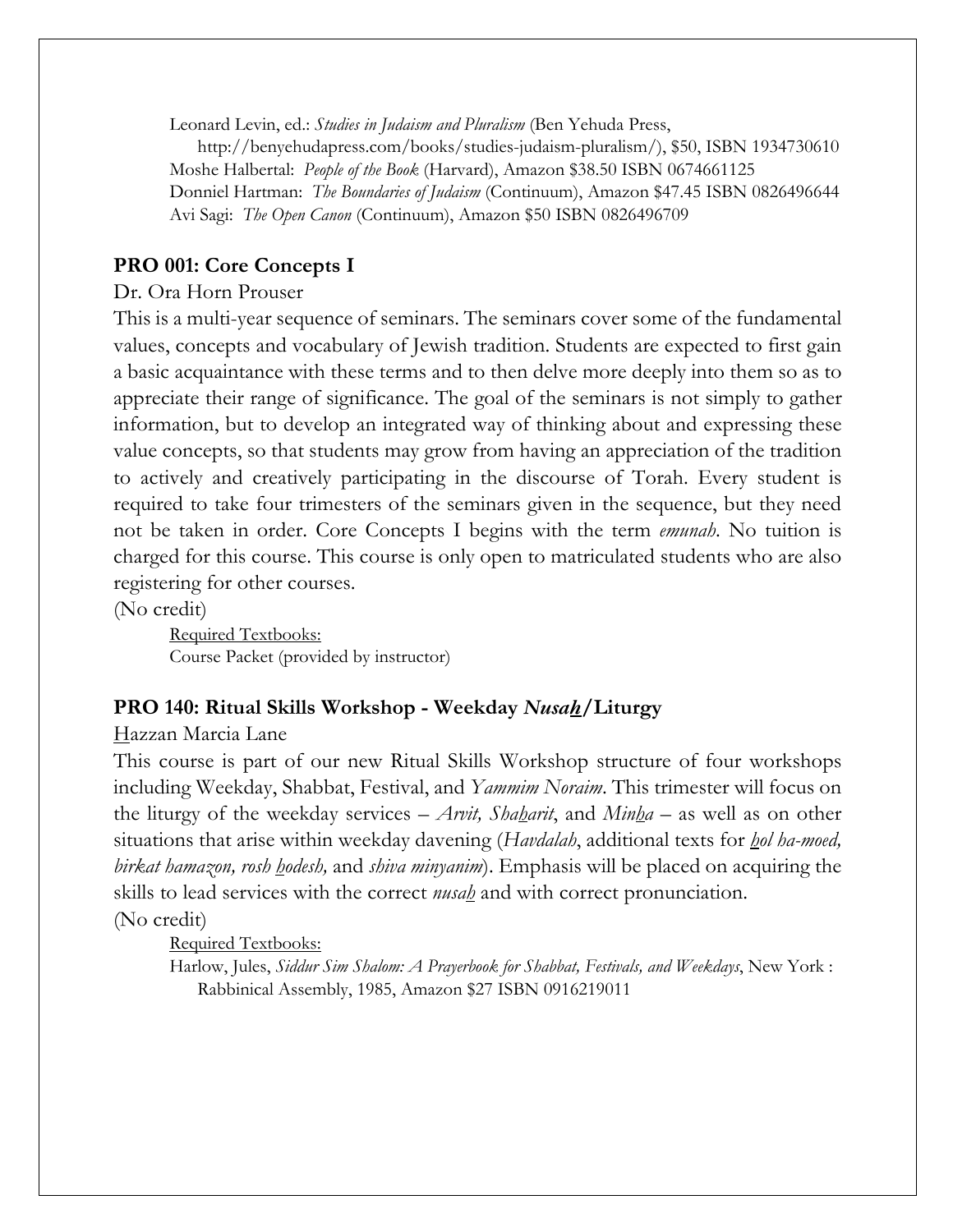### **PRO 318: Informal Education**

### Rabbi Ira Dounn

There's a good chance that you've had a transformative learning experience at camp, in a youth movement, on a travel program, or in another informal educational setting. In this course, you'll have the opportunity to learn models and best practices of informal education, theories of informal education, and to have informal educational experiences that you can reflect on, incorporate into your educational toolbox, and replicate in various educational settings. The material that we cover will be intentionally useful and relevant for future rabbis and cantors. You'll be equipped to deliver meaningful and inspirational informal educational moments and programs to others. This course counts toward the Education requirement.

(2 credits)

Required Textbooks: TBD

# **PRO 470: Chaplaincy - Introduction to Pastoral/Spiritual care**

Rabbi Miriam Berkowitz

Throughout your clergy career, there will be many times when you are called upon to visit the sick and the dying, mourners and people seeking support during life transitions or crises. This class will address the different yet overlapping roles of community clergy, spiritual caregivers and social workers. Students will encounter various images that may shape their pastoral identity and learn several models of spiritual assessment. As chaplaincy requires putting aside our own needs and focusing on the needs of the care receiver, it requires honest examination of our own theology, cultural backgrounds, assumptions and triggers. Thus, the class will also open the world of theological reflection and address boundaries, transference and the opportunities and limits of spiritual care for people of different backgrounds.

Through didactic material, experiential exercises, reading, and group feedback, students will expand their repertoire of tools for spiritual care (music, prayer, active listening, text, etc.).

As part of this course, students are required to do 27 hours of work at a hospital, senior housing, medical facility or other community setting. This course will meet six times spread out over the trimester to enable completion of the internship and discussion of fieldwork experiences. All fieldwork locations for Chaplaincy must be approved with the Director of Placement in advance.

(1 credit)

Required Textbooks: **TBD**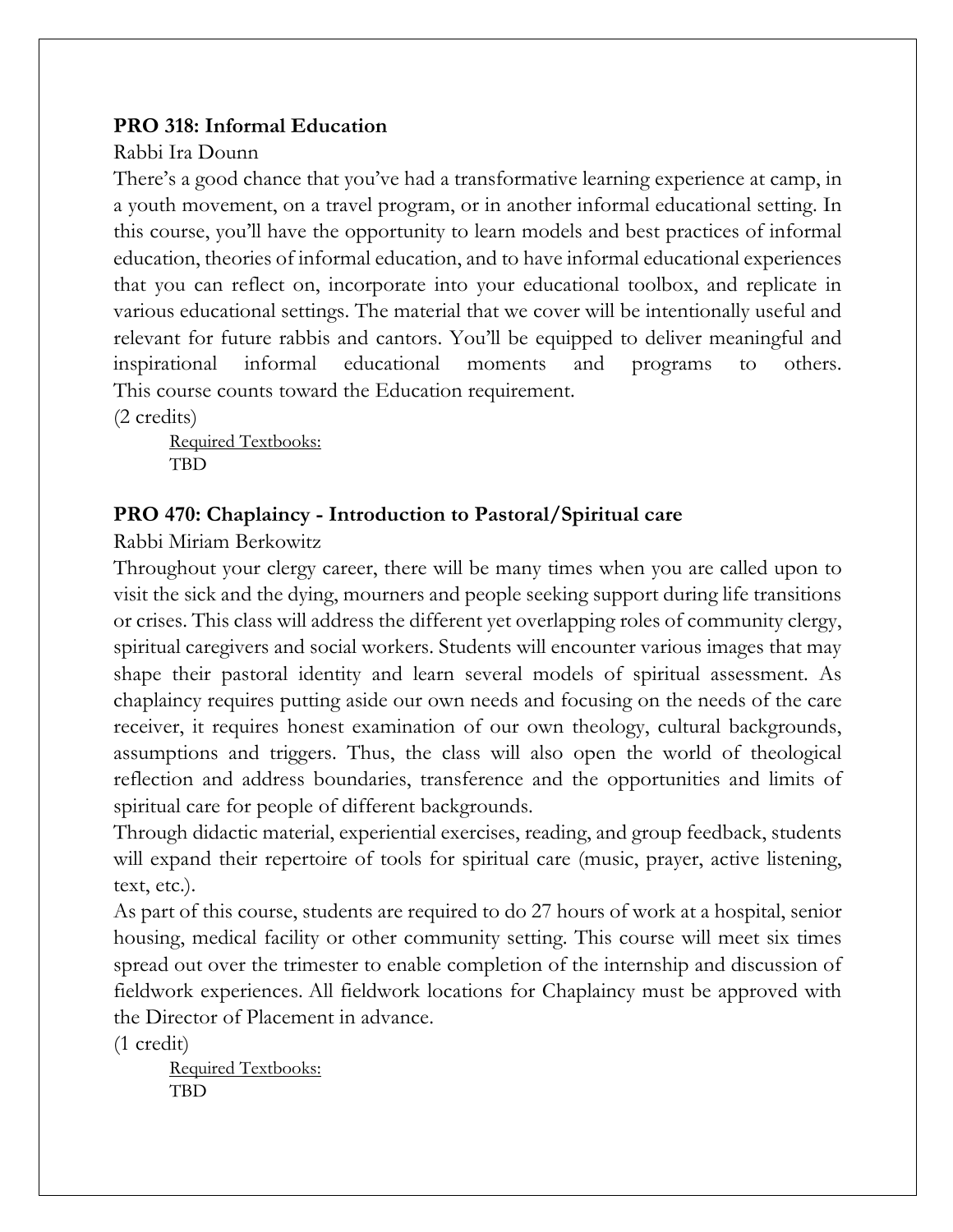### **PRO 342: Life Cycle II**

#### Rabbi Jeffrey Segelman

This course will focus on life cycle issues and rituals beginning after the marriage ceremony and continuing through death and mourning. Topics will include: innovative rituals addressing transitions in individual adult life, milestones in marriage and parenting, concerns regarding the end of a marriage and divorce. Also included will be the topic of *bikkur holim* and issues of caregiving to elderly parents, end of life concerns, and a practical and philosophical study of the laws of death and mourning. Students in this course will be able to: Create innovative rituals surrounding adult life cycle events, articulate issues and guide families with regard to end of life decisions, explain and facilitate the process and ritual of the Jewish divorce. Students will also learn how to officiate at funerals, burials and other rituals associated with Jewish practices of death and mourning.

(2 credits)

Highly Recommended Textbooks:

Klein, Isaac, *A Guide to Jewish Religious Practice*, New York : Jewish Theological Seminary of America, 1992; Amazon 425 ISBN 0873340043

Cohen, Martin and Michael Katz, *The Observant Life: The Wisdom of Conservative Judaism for Contemporary Jews*, New York : The Rabbinical Assembly, 2012; Amazon \$75 hardcover, \$13 digital ISBN 0916219496

### **PRO 700: FWSS**

#### Rabbi Beth Kramer-Mazer

This seminar group focuses upon issues that arise in the course of rabbinical and cantorial work. Students will explore the challenges that they face in their work and in their developing rabbinate/cantorate through the presentation of a case study. Participation is required of all students whose work is counting as a required internship experience. All Fieldwork must be approved prior to the beginning of the trimester by Rabbi Jeffrey Segelman.

(No credit)

Required Textbooks: None

# **RAB 101: Introduction to Mishnah**

Rabbi Miriam Berkowitz

This course will combine a bird's eye view of the Mishna with up-close study of specific *mishnayot* central to Jewish life and culture. We will learn the context in which the Mishna came into being: the historical context as well as the process by which it was assembled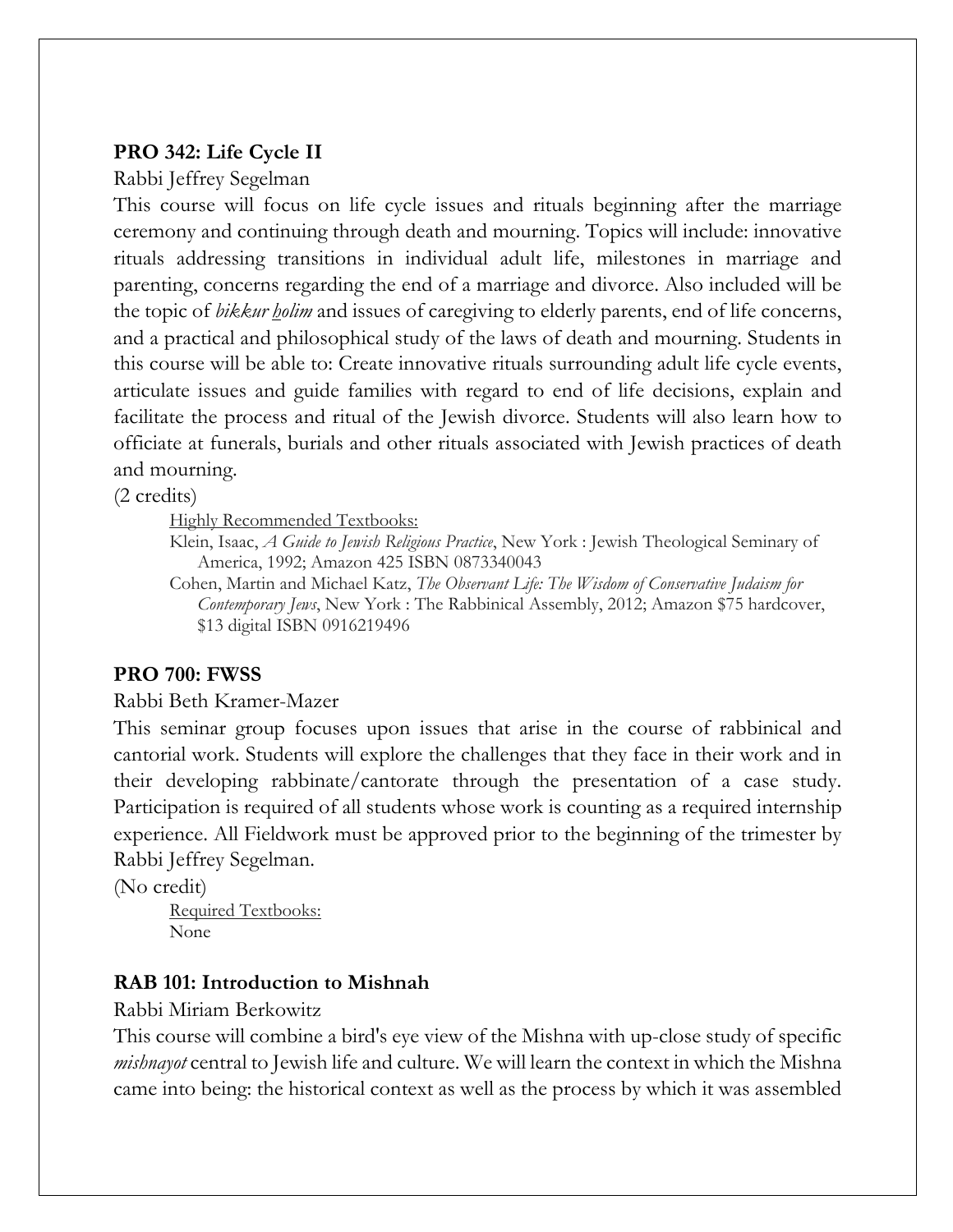and the debate around writing and thereby solidifying what had previously been Oral Torah. We will gain an overview of the structure of Mishna as well as various literary styles within it and address some differences between academic and bet midrash learning. By the end of the course, students should be able to read a mishna and figure out to which Seder and Tractate it belongs, identify major commentators on the Mishna, and appreciate Mishna on its own, not simply as a precursor to Talmud study. Prerequisite: Students in this course must be at the level of Hebrew IB or above. (2 credits)

Required Textbooks: TBD

### **RAB 330: Intermediate Talmud I**

Rabbi Dr. Matthew Goldstone

This course will hone students' abilities to critically read, parse, and understand Talmudic material that is relevant for understanding contemporary Judaism. This semester will focus on *sugyot* related to prayer and blessings, which will give us greater insight into the origins of several dimensions of Jewish prayer and will hopefully inform our own relationship to prayer.

Prerequisite: Two trimesters of Talmud and Hebrew 350 (HEB 2A) or equivalent. (2 credits)

Required Textbooks: None

# **RAB 530: Advanced Talmud**

Rabbi Dr. Matthew Goldstone

This course will hone students' abilities to critically read, parse, and understand Talmudic material that is relevant for understanding contemporary Judaism. This semester will focus on *sugyot* related to kashrut, which will provide students with a historical and literary understanding of the underpinnings of contemporary kashrut observances.

Prerequisite: Four trimesters of Talmud and Hebrew 350 (HEB 2A) or equivalent. (2 credits)

Required Textbooks: None